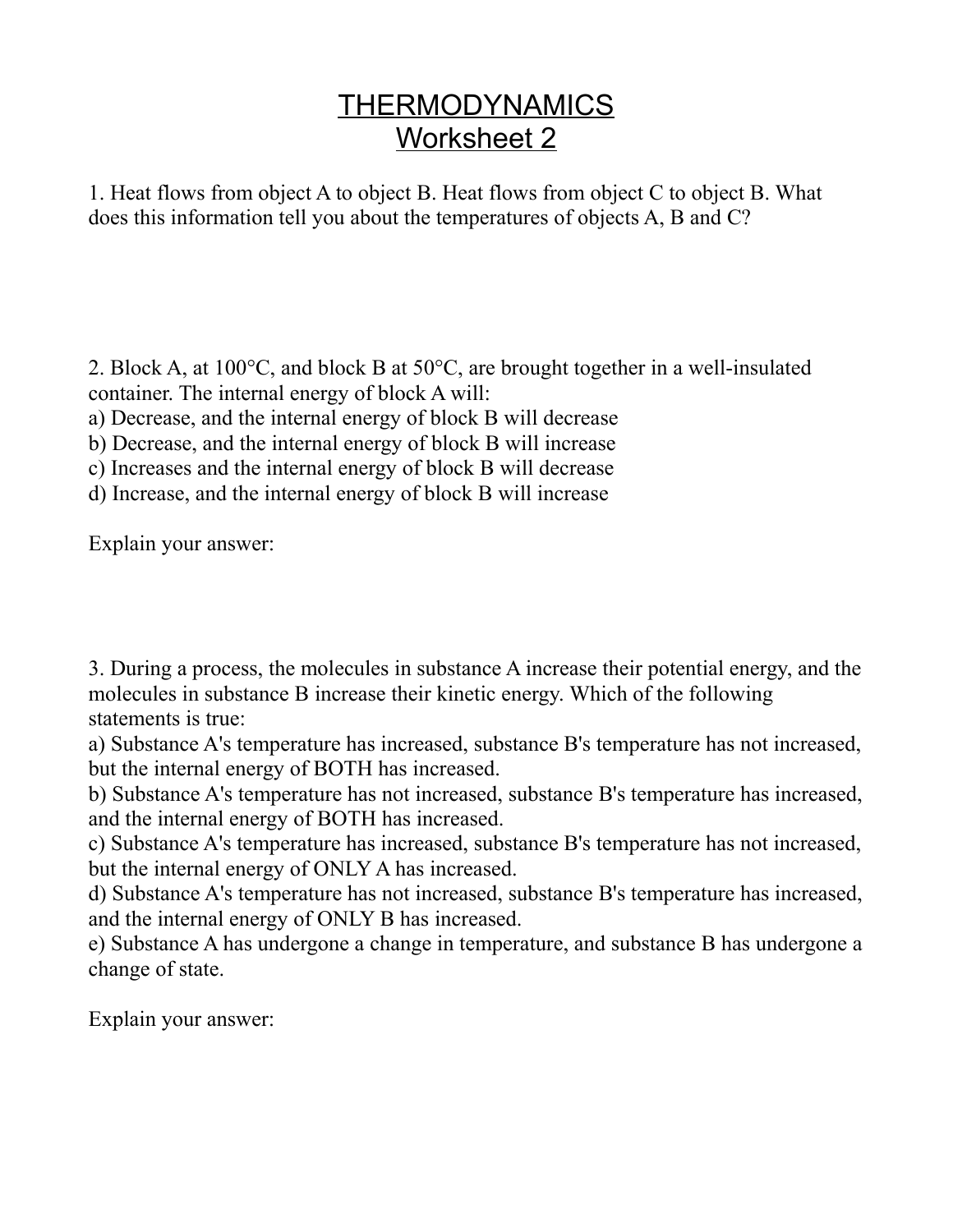4. The International Space Station must get rid of its unwanted heat by:

a) conduction

b) convection

c) radiation

Explain your answer:

5. A concrete highway is built of slabs 12 m long. How much does the length change if the range of temperatures is -30 C to +50 C? ( $\alpha$ =12 x 10-6)

6. A steel tape measure gives the length of a brass rod as 102cm when both are at a temperature of 285 K. What would the tape measure read when the temperature increases to 318 K?  $\alpha$ =1.9 x 10-5 for steel  $\alpha$ =1.1 x 10-5 for brass